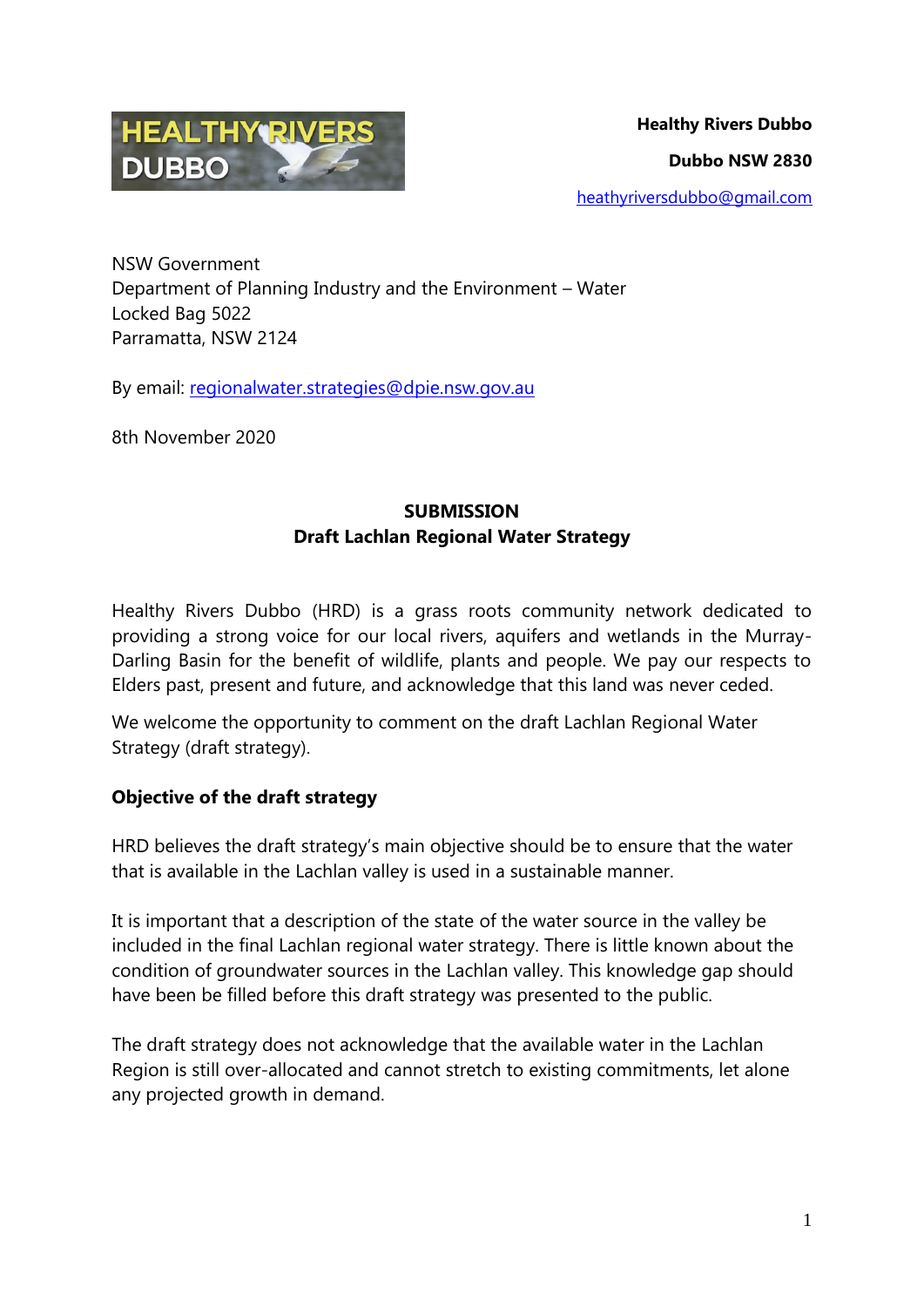#### **Climate Change Predictions**

HRD is supportive of the information that has been used to inform the climate predictions in the draft strategy. The combination of new climate data, a review of existing studies and community engagement has been an effective method of producing climate predictions for the Lachlan region.

The use of the stochastic modelling method in order to get a dataset covering up to 10,000 years is supported by HRD. We look forward to NSW releasing the research papers used to arrive at the climate change predictions used in the draft strategy.

Climate change is happening faster than scientists expected. Just one of the many publications by climate scientists in the last year that describe the unexpected speed of the encroachment of a warmer climate is a book *Discerning Experts*, that explains scientists tend to underestimate the severity of threats and the rapidity with which they might unfold.<sup>1</sup> This tendency is of critical significance, as the community's comprehension of the urgency of the climate issue is paramount to creating calls for solutions.

The draft strategy has predicted lower rainfall, more hot days and increased evaporation with less runoff into storages. Winter and spring inflows could be much lower.

HRD believes this prediction is more likely to be the actual situation we find ourselves in, and that it's likely that scenario occurs ahead of the 40 year timeline given.

Suggestion: that the climate change scenario presented in the draft strategy be considered the most likely result, not the 'worst case scenario'.

## **Government commitment:**

HRD strongly objects to the raising of Wyangala Dam wall being presented as a government commitment rather than an option.

This has caused a bias in the draft strategy. Public funding could be better invested in options that reduce the demand for water, and increase the environmental health of rivers.

Wyangala Dam will capture important natural flows that are essential for the health of the wetlands in the catchment.

<sup>1</sup> <sup>1</sup> https://blogs.scientificamerican.com/observations/scientists-have-been-underestimating-the-pace-of-climatechange/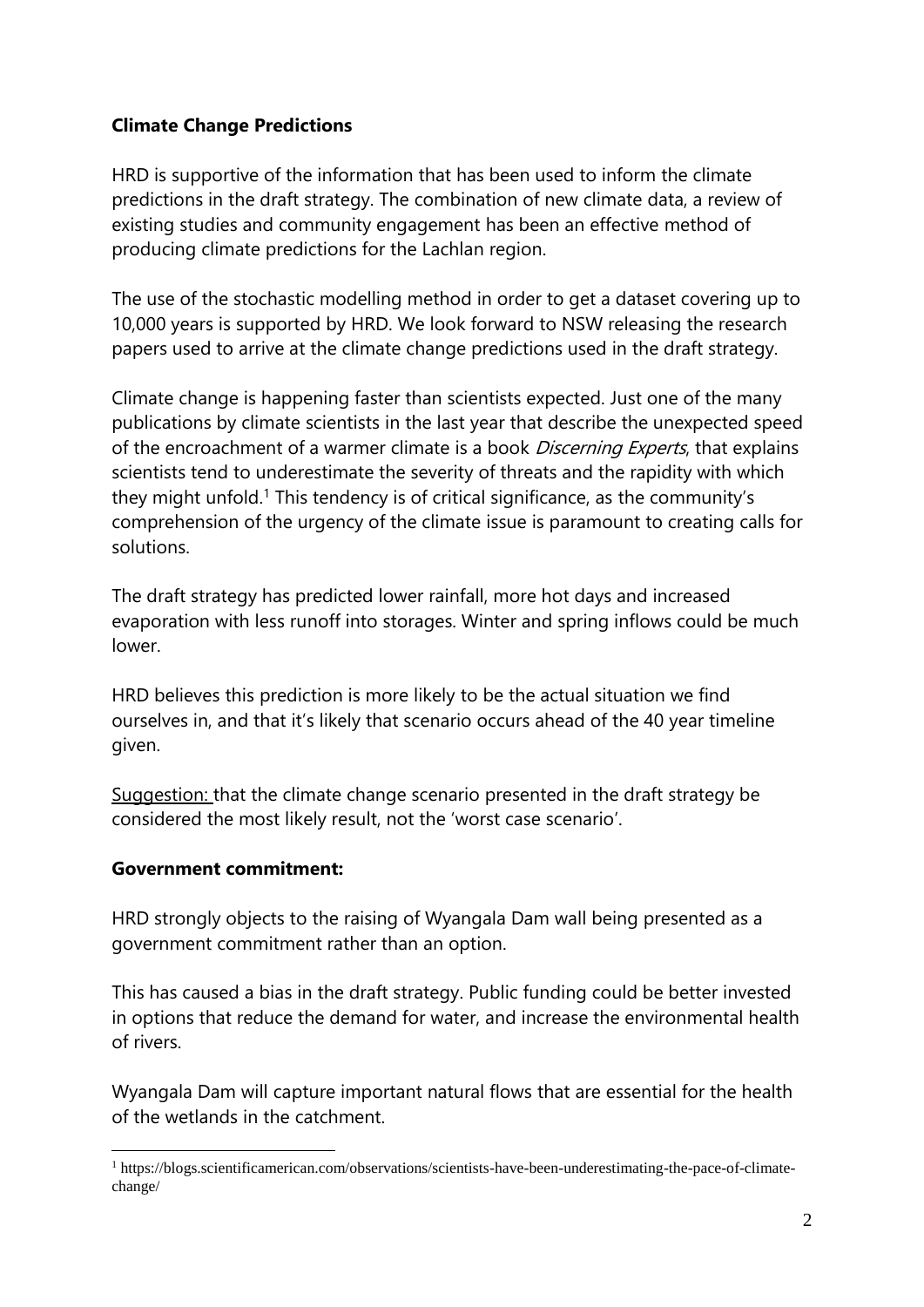## **Missing from the draft strategy:**

Fixing the leaky channels in Jemalong Irrigation District would save substantial volumes of water, similar to the predicted annual yield through raising Wyangala Dam wall, at less cost.

To solve the problem of high evaporation rates from on farm storages, there are Australian products available to cover water surfaces or floating solar farms could provide a double benefit.

Options to improve connectivity to wetlands and waterbird breeding sites should be included in the final regional water strategy.

# **Improving First Nations capacity, engagement and employment in water management**

HRD strongly supports all options that improve First Nations capacity, engagement and employment in water management, and that recognise the significance of cultural knowledge and improve cultural outcomes. These include:

- Option 19: Aboriginal River Ranger program
- Option 20: Secure flows for cultural sites
- Options 41-48: Recognition of cultural knowledge, water rights and interests

HRD is very supportive of the efforts the NSW Government and Departments have made to consult with First Nations representatives and present a well-considered list of options to the public for comment. We strongly supports moves to create space for First Nations self-determination with water management.

#### **Improved environmental outcomes**

HRD strongly supports that the final the Regional Water Strategy include options that achieve improved outcomes for river health, native fish, waterbirds and wetlands.

In particular the options we support are:

- Option 11: fixing cold water pollution from Wyangala Dam
- Option 14: more fishways
- Option 15: active management to protect environmental water
- Option 16: restore water quality
- Option 17: managing structures on floodplains
- Option 18: screening pumps to protect fish from being sucked out of the river